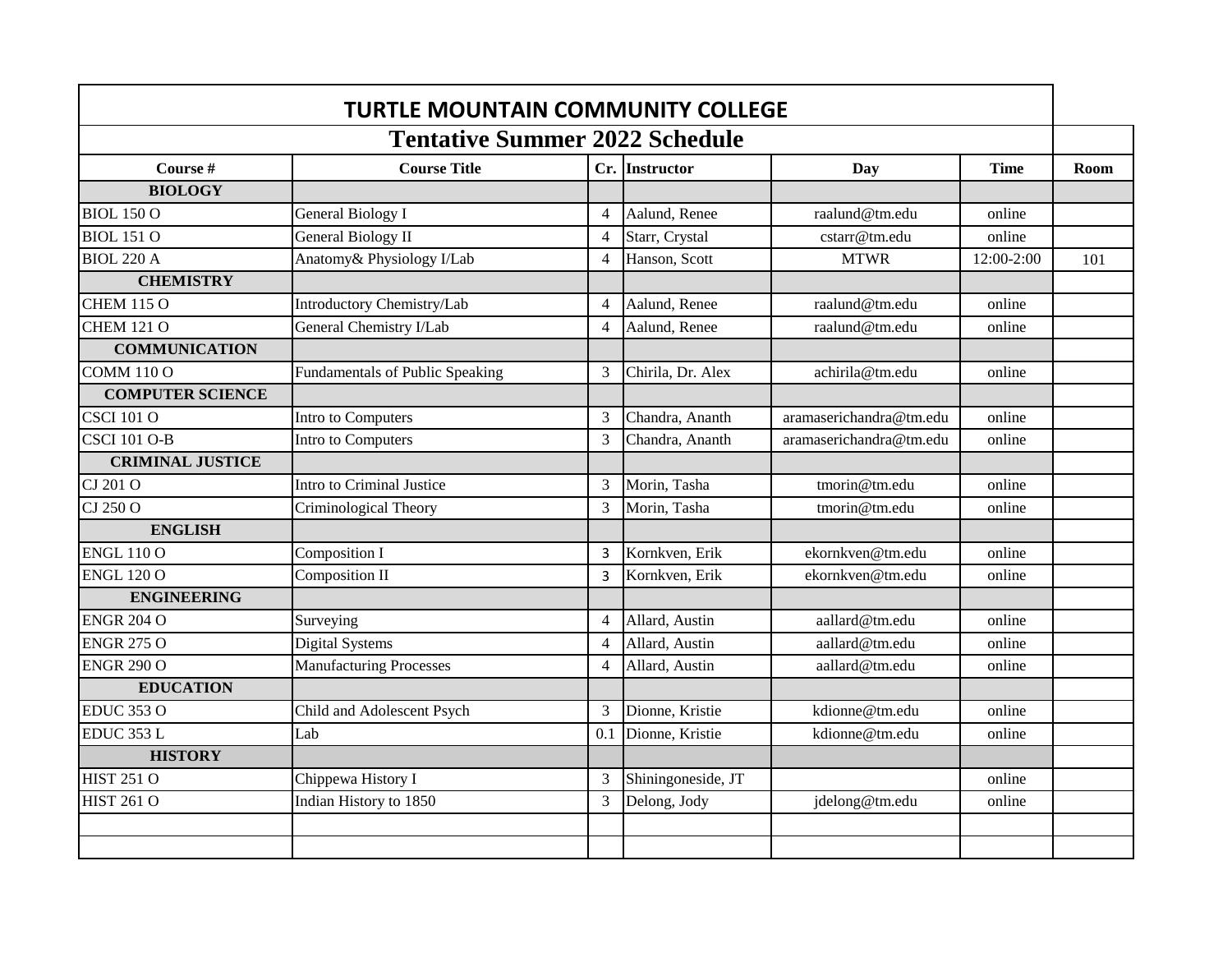| <b>HUMANITIES</b>                       |                                                            |                |                    |                       |                |                   |
|-----------------------------------------|------------------------------------------------------------|----------------|--------------------|-----------------------|----------------|-------------------|
| <b>AHU 180 A</b>                        | <b>Moccasin Making</b>                                     | 3              | PoniCappo, Memory  | <b>MW</b>             | $9:00 - 11:50$ | FA 111            |
| <b>AHU 193 A</b>                        | Chippewa Jingle Dress                                      | 3              | PoniCappo, Memory  | <b>MW</b>             | $1:00-2:50$    | FA 111            |
| <b>VART 142 O</b>                       | Introduction to Anishinaabe Mizinibii'igan                 | 3              | Frederick, Bobbi   | blfrederick@tm.edu    | online         |                   |
| <b>LANGUAGE</b>                         |                                                            |                |                    |                       |                |                   |
| <b>LANG 125 A</b>                       | Ojibwa Language I                                          | 3              | LaRocque, Marshall | <b>MW</b>             | $9:00-12:00$   | 215               |
| <b>LANG 126 A</b>                       | Ojibwa Language II                                         | 3              | Davis, Sonya       | <b>TR</b>             | 9:00-12:00     | 215               |
| NATURAL RESOURCES MANAGEMENT            |                                                            |                |                    |                       |                |                   |
| <b>NRM 210 O</b>                        | Natural Resources Management Capstone<br>(NRM Majors Only) | 3              | <b>Stacie Blue</b> | sblue@tm.edu          | online         |                   |
| <b>MATH</b>                             |                                                            |                |                    |                       |                |                   |
| <b>MATH 102 O</b>                       | Intermediate Algebra                                       | 3              | Delong, Jody       | jody.delong@tm.edu    | online         |                   |
| <b>MATH 103 O</b>                       | College Algebra                                            | 3              | Schoenborn, Kim    |                       | online         |                   |
| PHYSICAL EDUCATION                      |                                                            |                |                    |                       |                |                   |
| <b>HPER 104 A</b>                       | Golf                                                       | 1              | James, Christina   | M                     | 5:30-7:20      | Dunseith          |
| <b>HPER 108 O</b>                       | <b>Traditional Dance</b>                                   | $\overline{2}$ | Frederick, Bobbi   | blfrederick@tm.edu    | online         |                   |
| <b>HPER 130 A</b>                       | Walking                                                    | $\mathbf{1}$   | Belgarde, Mica     | <b>MW</b>             | 12:00-1:00     | <b>TMCC Track</b> |
| <b>HPER 210 O</b>                       | First Aid/CPR                                              | $\overline{2}$ | Morin, Tasha       | tmorin@tm.edu         | online         |                   |
| POLITICAL SCIENCE                       |                                                            |                |                    |                       |                |                   |
| <b>POLS 115 O</b>                       | <b>American Government and Politics</b>                    | 3              | Peltier, Jair      | jpeltier_1@tm.edu     | online         |                   |
| <b>POLS 287 O</b>                       | <b>Tribal Government</b>                                   | 3              | Delong, Jody       | jody.delong@tm.edu    | online         |                   |
| <b>SOCIAL SCIENCE</b>                   |                                                            |                |                    |                       |                |                   |
| <b>PSYC 111 O</b>                       | Introduction to Psychology                                 | 3              | Keplin, Angel      | apoitra@tm.edu        | online         |                   |
| <b>SOCIOLOGY</b>                        |                                                            |                |                    |                       |                |                   |
| <b>SOCI 120 O</b>                       | Graduation and Beyond                                      | 1              | Kornkven, Erik     | ekornkven@tm.edu      | online         |                   |
|                                         |                                                            |                |                    |                       |                |                   |
| SUMMER SESSION II 2022 (May 31-June 28) |                                                            |                |                    |                       |                |                   |
| <b>Commercial Vehicle</b>               |                                                            |                |                    |                       |                |                   |
| <b>Operations (CDL)</b>                 |                                                            |                |                    |                       |                |                   |
| Course #                                | <b>Course Title</b>                                        | Cr.            | <b>Instructor</b>  | Day                   | <b>Time</b>    | <b>Room</b>       |
| <b>CDL 101 A</b>                        | <b>CDL</b> Permit                                          | $\mathfrak{2}$ | Craig Johnson      | MW                    | 8:00-11:00     | 202               |
| <b>CDL 110 A</b>                        | Transportation Management Math and Language                | 2              | Craig Johnson      | ${\rm TR}$            | 8:00-11:00     | 202               |
| <b>CDL 175 A</b>                        | Introduction to Trans. Safety & Drivers Evaluation         | $\mathbf{1}$   | Craig Johnson      | $\overline{\text{R}}$ | 12:00-2:00     | 202               |
| <b>CDL 181 A</b>                        | Introduction to Commericial Vehicle Maneuvers/La           | $\sqrt{2}$     | Craig Johnson      | <b>MTW</b>            | 12:00-5:00     | 203/Lab           |